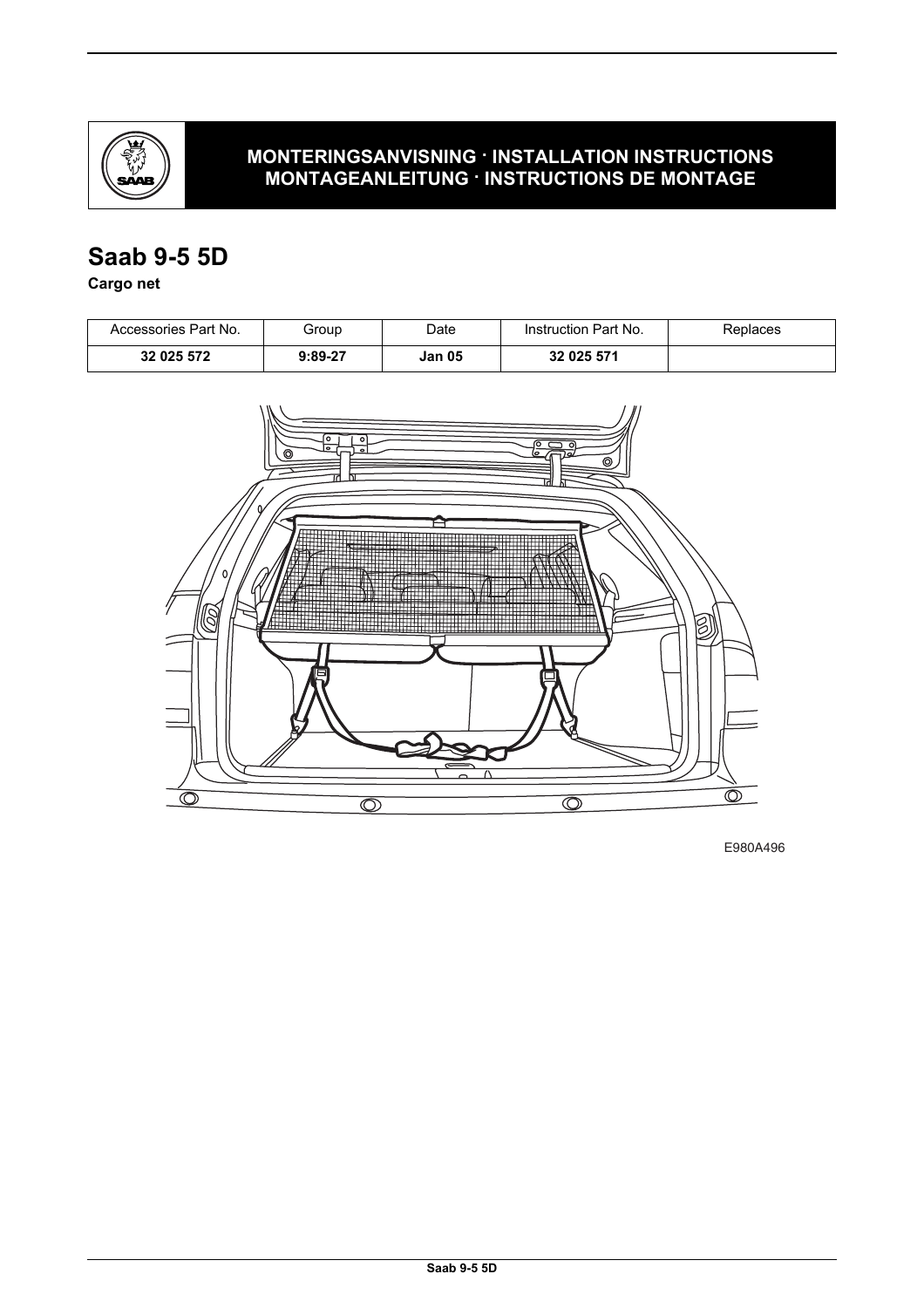

#### **Installation behind rear seat backrest**

# **WARNING**

The load in the luggage compartment must be secured firmly even if the cargo net is correctly fitted. The only purpose of the cargo net is to prevent **light** objects from being thrown forward in the cabin in the event of sudden braking or a collision.

- 1 Remove the rear covers in the roof.
- 2 Fit the cargo net's upper mountings in the two attachment points in the roof.
- 3 Fit an attachment eye furthest in into the two aluminium rails in the floor. Secure the cargo net's hooks into them. Tension the straps.